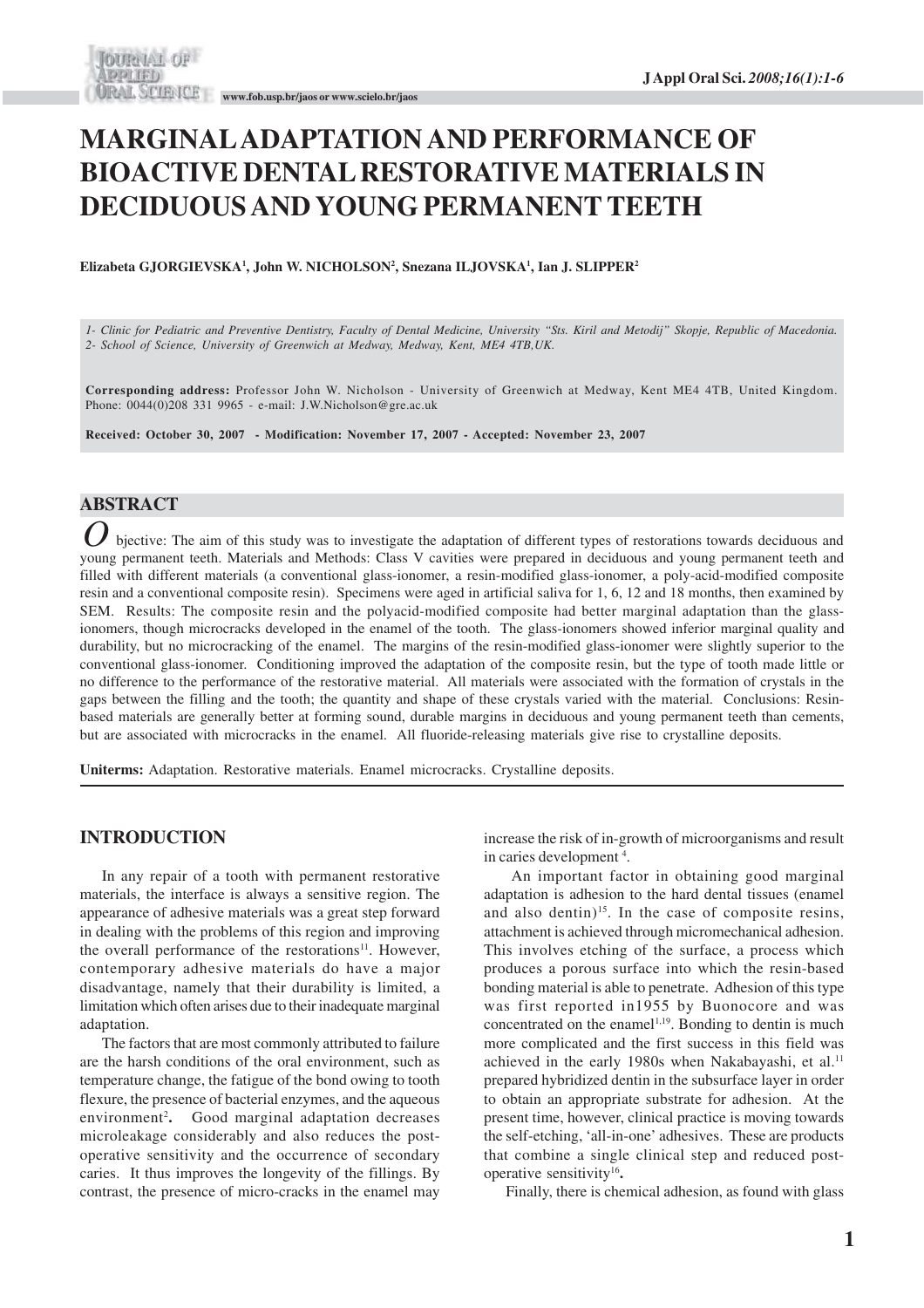ionomer cements. These materials are able to form bonds to tooth surfaces, either dentin or enamel as a result of the ion exchange between the cement and the tooth surface<sup>10</sup>. The resulting bond appears to be highly durable. The ionexchange process occurs at the interface between the material and the tooth, and has been attributed to chelation of the calcium ions in the surface of the hydroxyapatite layer by the polyacid of the cement $12$ .

The chemistry of glass-ionomers has been incorporated into other modern materials, namely the resin-modified glass ionomer cements (RMGIC) and the polyacid modified composite resins<sup>9</sup>. Of these materials, resin-modified glass ionomer cements (RMGIC) most closely resemble conventional glass ionomer cements<sup>18</sup> and are capable of setting by an acid-base mechanism. This is supplemented by a free radical polymerization reaction involving the monomer 2-hydroxyethyl methacrylate, HEMA. By contrast, the polyacid-modified composite resins display closer relationship to the composite resins<sup>7</sup>. They consist of substantially the same components as the composite resins, but also include a small amount of acid-functional monomer, and some ionomer glass. They are therefore able to undergo a secondary acid-base reaction on exposure to moisture, and this results in some limited polysalt formation<sup>14</sup>.

In the present study, the extent to which different types of modern restorative materials are capable of forming a marginal seal with the hard dental tissues has been examined. The study was an *in vitro* one, carried out on extracted teeth and involving a conventional glass ionomer, a resinmodified glass-ionomer, a polyacid modified composite resin and a conventional composite formulated to release fluoride *in situ*. Marginal adaptation was evaluated, as was the formation of crystalline deposits in the enamel microcracks. Two types of teeth were used, deciduous and young permanent, in order to take account of their variations in structure, morphology and chemical composition.

## **MATERIAL AND METHODS**

Deciduous and permanent teeth were used in this investigation, the deciduous teeth being obtained by exfoliation and the young permanent teeth by extraction for orthodontic reasons. After collection, the tooth surfaces were cleaned, the radices cut with a diamond bur with watercooling to the level of the cemento-enamel junction, and the remnants of the pulpal tissue discarded. Class V cavities were prepared on every tooth using diamond bur and turbine with water-cooling. Then, the teeth were divided into four groups at random and filled with different materials, as listed in Table 1. Each of the groups was divided in two subgroups; the first one was conditioned, and the second was left unconditioned. In the composite group, however all of the specimens were conditioned, since this material is never used clinically without conditioning. For each material/ pretreatment regime, a total of 6 teeth of each type were used, and conditioning and filling were carried out according to the manufacturer's instructions.

The teeth were stored in artificial saliva<sup>13</sup> as described in British Standard 7115, part 2, BSI, London, 1988. The composition is given in Table 2*.*

Examinations were undertaken after time intervals of 1 month, 6 months, 12 months and 18 months. Teeth were desiccated, sputter-coated with gold (Edwards 150B) and examined using a high-resolution Scanning Electron Microscope (Stereoscan 360, Cambridge Instruments, Co., UK) at low magnification (x40). Qualitative analysis of the enamel margins was performed according to the modification of the criteria given by Dietrich<sup>6</sup> and involved assessment of (i) marginal excellence, (ii) marginal irregularity, (iii) marginal opening, (iv) fracture of the restoration margin, (v) fracture of the enamel margin, (vi) micro-cracking of enamel, and (vii) loss of restoration.

Representative samples of the teeth stored for 18 months were cut in half and the cut surfaces were placed on the bottom of plastic moulds (Buehler®, USA, Batch No. 20- 8180) with 32 mm internal diameter. The moulds were filled

| <b>TABLE 1- Materials used</b> |
|--------------------------------|
|--------------------------------|

| <b>Material</b> | <b>Type</b>                           | <b>Manufacturer</b>       | <b>Conditioning option</b>                     |
|-----------------|---------------------------------------|---------------------------|------------------------------------------------|
| Fuji IX         | Conventional GIC                      | GC, Japan                 | Cavity conditioner<br>(GC, Japan)              |
| Fuji II LC      | Resin-modified GIC                    | GC, Japan                 | Cavity conditioner<br>(GC, Japan)              |
| Dyract AP       | Polyacid-modified<br>composite resin  | Dentsply De Trey, Germany | $H3PO4(37%)$ then<br>Prime& Bond NT (Dentsply) |
| Unifil Flow     | Fluoride-releasing<br>composite resin | GC, Japan                 | Unifil Bond<br>(GC, Japan)                     |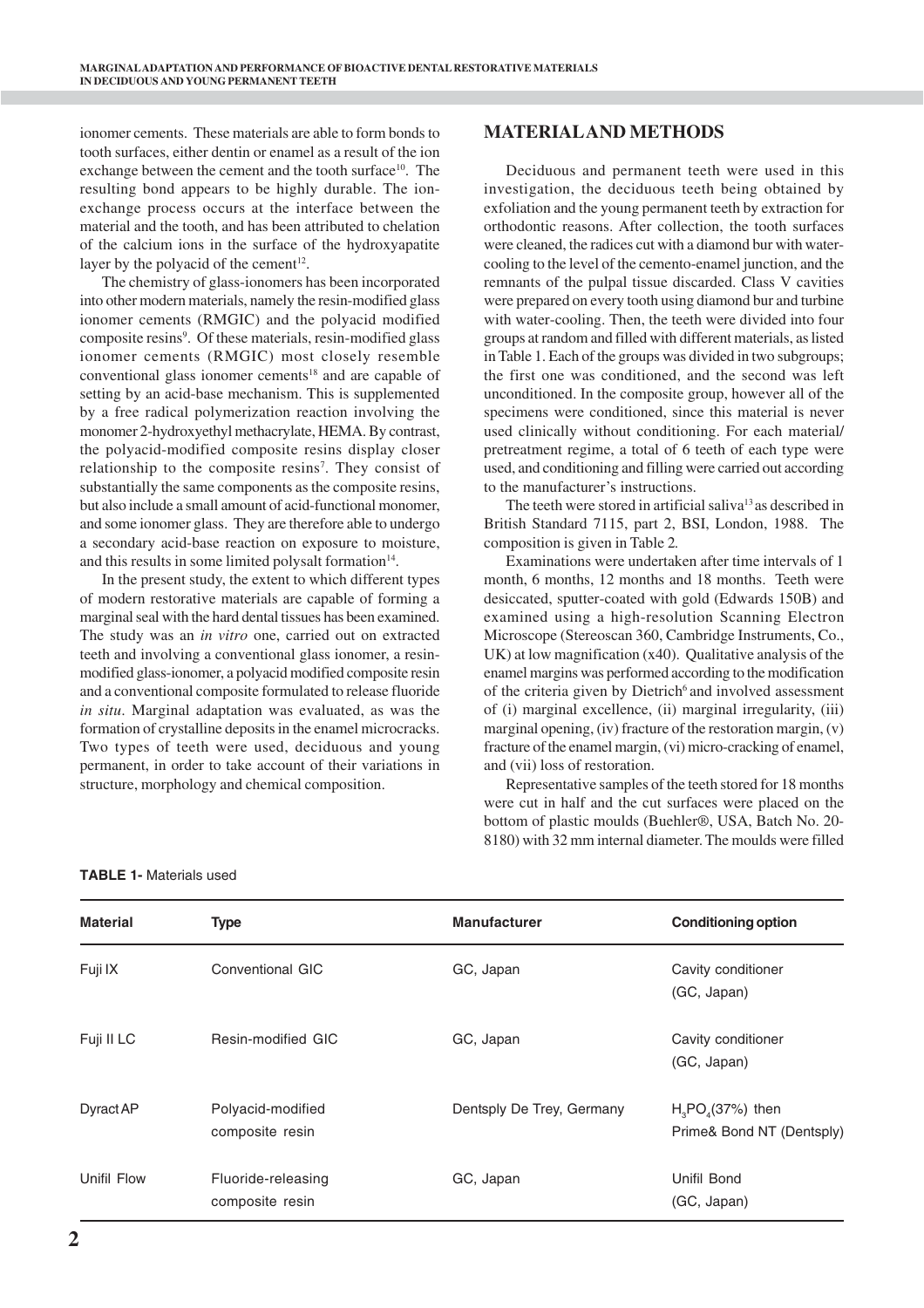with resin (Epo-Thin, Buehler®, USA, Batch No.20-8140- 032) and cured in a vacuum desiccator for 1 hour. The curing process continued at room temperature for 24 hours. The sample preparation was finished by grinding with different sizes of carborundum grits down to 1µm diamond. The samples were then carbon coated (Model S105, Edwards Co., UK) and examined with JEOL JSM 5310LV Scanning Electron Microscope at 350x magnification with backscattered electron mode (20 kV accelerating voltage and 15 mm working distance).

Additionally, SEM analysis of the micro-cracks was performed at higher magnifications (up to x15000), to study the formation of crystals into the gap between the filling and the tooth surface.

| TABLE 2- Components of the artificial saliva |  |  |  |
|----------------------------------------------|--|--|--|
|----------------------------------------------|--|--|--|

| Component          | Concentration $(g f )$ |  |  |
|--------------------|------------------------|--|--|
| <b>NaCl</b>        | 0.50                   |  |  |
| NAHCO <sub>3</sub> | 4.20                   |  |  |
| NANO <sub>3</sub>  | 0.03                   |  |  |
| KCI                | 0.20                   |  |  |

**TABLE 3-** Summary of results for marginal integrity etc

#### **RESULTS**

The results for the marginal adaptation and micromorphology are summarised in Table 3. These data were obtained using SEM at low magnification (x 40).

The conventional glass-ionomer cement (Fuji IX) was found to exhibit marginal gaps, and also fractured edges and rough surfaces. The compomer (Dyract AP) and the composite resin (Unifil Flow) were each found to have significantly better margins, but were associated with the appearance of enamel micro-cracks in just over half of the samples.

The behaviour of the resin-modified glass-ionomer (Fuji II LC) was somewhat variable. The conditioned samples had better marginal quality but, like Dyract AP and Unifil Flow, formed micro-cracks in the enamel. The deciduous, unconditioned permanent teeth showed generally open margins and fractured restoration edges.

The SEM images at higher magnification (up to x 15000) showed the occurrence of crystalline deposits in the gaps between the filling and the tooth surface (Figure 1). The crystals associated with the glass-ionomer cement (Fuji IX) were rounded. At 1 month they were separate, but at later times had coalesced. The crystals formed by Fuji II LC were sparse and isolated, with a polygonal shape and almost no growth as the time passed (Figure 2). The SEM micrographs of the enamel of tooth specimens with Dyract AP fillings after 1 month illustrated only single crystalline formations, but there were conglomerations of them after 12 and 18 months, with triangular, quadrangular and polygonal shape and sharp edges. Finally, the conventional composite (Unifil

|             | <b>Margins (general)</b>                                                                                   | <b>Marginal opening</b>                                                                            | <b>Marginal fracture</b>                                                             | <b>Enamel microcracks</b>                                                                                                                                                                                                                            |
|-------------|------------------------------------------------------------------------------------------------------------|----------------------------------------------------------------------------------------------------|--------------------------------------------------------------------------------------|------------------------------------------------------------------------------------------------------------------------------------------------------------------------------------------------------------------------------------------------------|
| Fuji IX     | Poor from 1 month in all<br>cases                                                                          | Present in all cases from 1<br>month                                                               | Fracture occurred by 1<br>month in all cases                                         | No microcracks in enamel in<br>all cases                                                                                                                                                                                                             |
| <b>FILC</b> | Poor from 1 month in all<br>cases                                                                          | Present in all cases from 1<br>though<br>month,<br>some<br>evidence of closure in older<br>samples | Some fracturing by 1 month<br>in various samples                                     | Enamel microcracks in<br>deciduous (conditioned)<br>and<br>permanent<br>(unconditioned) only by 6<br>months                                                                                                                                          |
| Dyr. AP     | Poor from 1 month in all<br>except<br>young<br>cases<br>unconditioned,<br>which<br>became poor by 6 months | Some opening of margins in<br>conditioned teeth only after<br>6 months                             | Fracture of margins in<br>samples in <i>conditioned</i> teeth<br>only after 6 months | microcracks<br>Enamel<br>apparent at 1 month for<br>permanent (unconditioned)<br>only; and also in deciduous<br>(conditioned) and permanent<br>(conditioned) by 6 months.<br>No microcracks in deciduous<br>(unconditioned) even after<br>18 months. |
| Unifil Fl.  | Excellent<br>in<br>young<br>permanent teeth, good in<br>deciduous samples                                  | Complete<br>absence<br>of<br>marginal opening in all<br>samples                                    | No fracture in any samples                                                           | Microcracks in deciduous at<br>6 months and permanent at<br>12 months.                                                                                                                                                                               |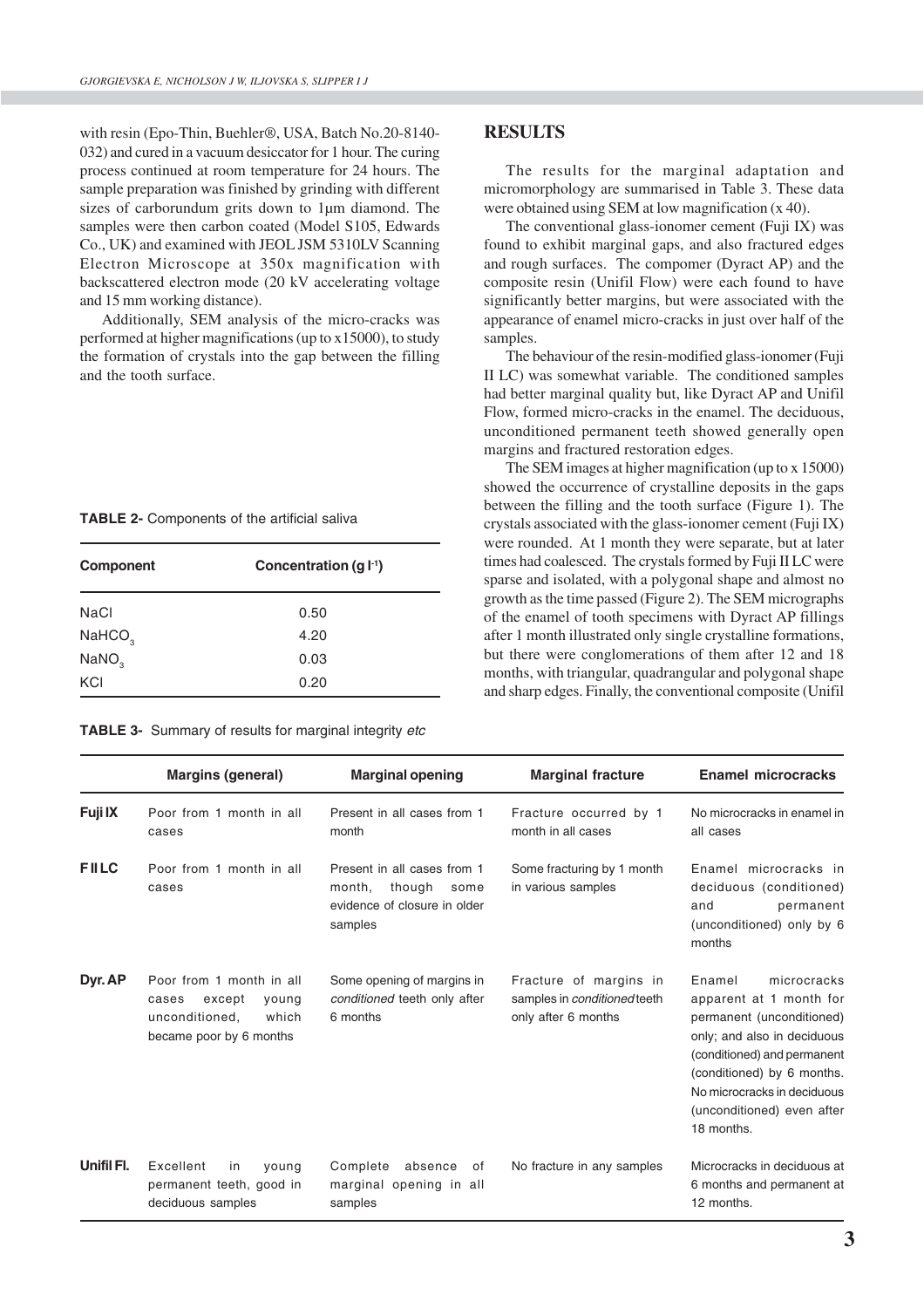

**FIGURE 1**- Spherical structures formed at the interface between the glass ionomer cement fillings and the tooth after 18 months storage in artificial saliva (magnification: x 15000); A. Fuji II LC resin modified glass ionomer filling, B. Fuji IX conventional glass ionomer. Image dimensions equivalent to 13.5 microns wide x 13.5 microns high



**FIGURE 2-** Example of deposite on Fuji II LC after 18 months(magnification: x 350). Image dimensions equivalent to 12.0 microns wide x 8.0 microns high

Flow), which is fluoride-releasing, gave rise to long, needleshaped crystals which became progressively more joined after 12 and 18 months (Figure 3).

## **DISCUSSION**

Deciduous and permanent teeth show considerable differences in the amount and distribution of mineral phase and there are also substantial differences in micro-structure between them. The primary dentin is thinner than that of permanent dentin, and this could be the reason for the lower bond strengths that have been recorded for primary dentin<sup>5</sup>. Tubule density and diameter are also greater for primary teeth, and together these result in a reduced area of intertubular dentin being available for bonding. Chemically, the dentin of primary teeth seems to be more reactive to



**FIGURE 3-** Needle-like crystals from Unifil Flow after 18 months (magnification: x 350). Image dimensions equivalent to 12.0 microns wide x 7.5 microns high

acidic conditioners, which could be explained by the reduced degree of mineralization observed for primary hard dental tissues $17$ .

On the other hand, the young immature permanent teeth can present obstacles to optimal etching, and hence to satisfactory bonding of composite resin restorations<sup>3</sup>. Factors that contribute to this include the incomplete maturation of enamel, wide dentinal tubules and aprismatic enamel<sup>3</sup>.

This present study has shown that the marginal adaptation in deciduous teeth is slightly inferior to that in immature permanent ones, especially when the resin-based materials are used. By contrast, there was no difference between these two types of teeth when conventional glass ionomers were used. Some cracks were visible in the cement under SEM, but this was probably an artifact arising from desiccation during specimen preparation. The resin-modified glass ionomer cement tended to cause cracks adjacent to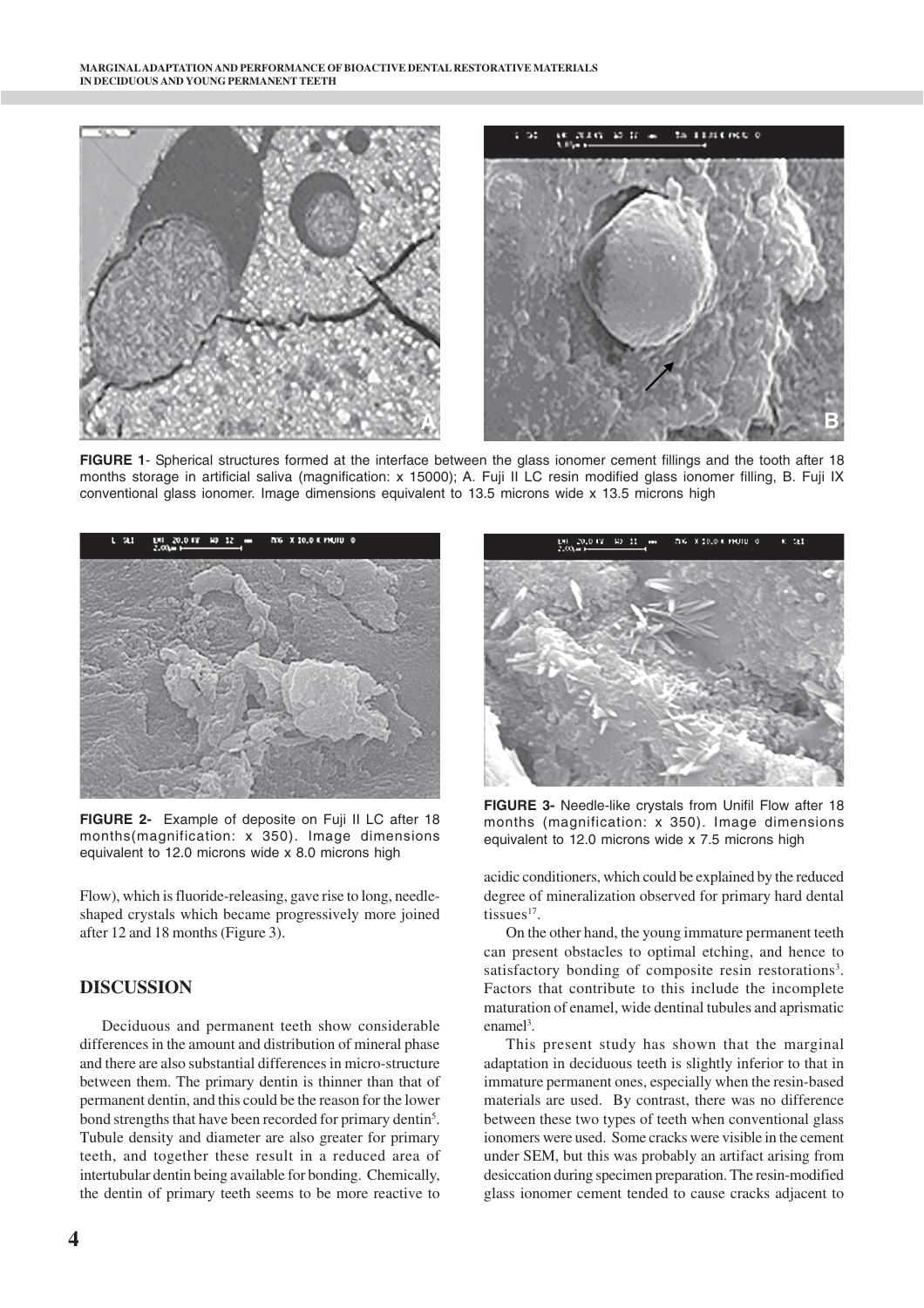the interfacial region, but not in the material itself<sup>8</sup>, which was again probably due to dessication. Dentin consists of approximately 30% organic substance, and this contracts during drying, causing the dentin to fracture<sup>20</sup>.

Conditioning the tooth prior to placement of glassionomer cement may inhibit the development of the ion exchange layer. However, leaving the smear layer undisturbed complicates the development of an adhesive layer. In the present study, conditioned samples were found to be better attached to the tooth surface, though this had the adverse effect of causing micro-cracking of the enamel.

The SEM study at higher magnifications showed that all of the restorative materials examined showed the formation of crystals at the interface with the tooth. This may be considered an indication of bioactivity, and is probably associated with fluoride release. In fact, the most bioactive material proved to be the conventional glass ionomer, where after 18 months the whole surface of the enamel deep in the gap next to the material was covered with crystalline deposits having both with globular and spherical forms. The other materials showed some bioactivity, but to a lesser extent than the glass ionomer. In general, the crystals were fewer in number and smaller; in the case of the composite resin, they were needle-shaped. This might be taken as an evidence of the ability of bioactive materials (especially the glassionomers) to repair the gaps between the tooth and the filling. The crystals are probably a result of the ion leaching from the materials, especially fluoride, strontium, calcium and phosphate, and they form the ion enriched layer where the deposits are attached. Their different form is probably due to the variables in their composition (calcium phosphate, calcium fluoride *etc*), though additional investigation is needed for them to be fully characterised.

#### **CONCLUSIONS**

This study has shown that the resin-based materials (polyacid modified and conventional composite resins) provided better marginal adaptation to both deciduous and immature permanent teeth. However, they were associated with the formation of micro-cracks in the enamel. By contrast, the glass ionomer fillings had open margins, which might be due to desiccation during preparation of the specimens for examination by SEM. Conditioned samples were better adapted to the cavities.

All of the materials studied showed bioactivity, in that they formed crystalline deposits in the gaps between the filling and the tooth. In the case of glass ionomers, such deposits were most numerous, and had a spherical morphology. For polyacid modified composites they were less numerous, but structurally similar. However, for the fluoride-releasing composite, they were needle-like. The full significance of these observations is not clear but merits further study.

#### **ACKNOWLEDGEMENT**

We thank the UK Engineering and Physical Sciences Research Council for the award of a Visiting Fellowship (to EG) which allowed some of the experimental work reported in this paper to be carried out at the University of Greenwich.

#### **REFERENCES**

1- Buonocore MG, A simple method of increasing the adhesion of acrylic materials to enamel surfaces. J Dent Res. 1955;34(6):849- 53.

2- Burrow MF, Harada N, Kitasako Y, Nikaido T, Tagami J. Sevenyear dentin bond strengths of a total- and self-etch system. Eur J Oral Sci. 2005;113(3):265-70.

3- Celiberti P, Lussi A. Use of a self-etching adhesive on previously etched intact enamel and its effect on sealant microleakage and tag formation. J Dent. 2005;33(2):163-71.

4- Chuang S F, Chang C H, Yaman P, Chang L T. Influence of enamel wetness on resin composite restorations using various dentine bonding agents: Part I - effects on marginal quality and enamel microcrack formation. J Dent. 2005;33(1):1-9.

5- Courson F, Bouter D, Ruse ND, Degrange M. Bond strengths of nine current dentine adhesive systems to primary and permanent teeth. J Oral Rehabil. 2006;32(4):296-303.

6- Dietrich T, Kreamer M, Losche GM, Roulet JF. Marginal integrity of large compomer Class II restorations with cervical margins in dentine. J Dent. 2000;28(6):399-405.

7- Guggenberger R, May R, Stefan KP. New trends in glass-ionomer chemistry. Biomaterials. 1998;19(6):479-83.

8- Mason PN, Ferrari M. In vivo evaluation of glass-ionomer cement adhesion to dentin. Quintessence Int. 1994;25(7):499-504.

9- McLean JW, Nicholson JW, Wilson AD. Proposed nomenclature for glass ionomer cements and related materials. Quintessence Int. 1994;25(9):587-9.

10- Mount GJ, Ngo H. Minimal intervention: a new concept for operative dentistry. Quintessence Int. 2000;31(8):527-33.

11- Nakabayashi N. Dental biomaterials and the healing of dental tissue. Biomaterials. 2003;21(23):2437-9.

12- Nicholson JW. Adhesive dental materials and their durability. Int J Adhes Adhes. 2000;20(1):11-6.

13- Nicholson JW, Amiri MA. The interaction of dental cements with aqueous solutions of varying pH. J Mater Sci Mater Med. 1998;9(10):549-54.

14- Nicholson JW, Gjorgievska E, Bajraktarova B, McKenzie, MA. Changes in properties of polyacid- modified composite resins (compomers) following storage in acidic solutions. J Oral Rehabil. 2003;30(6):601-7.

15- Pereira JC, D'Alpino PHP, Lopes LG, Franco EB, Mondelli RFL, Souza JB de. Evaluation of internal adaptation of class V resin composite restorations using three techniques of polymerization. J Appl Oral Sci. 2007;15(1):49-54.

16- Pilecki P, Stone DG, Sheriff M, Watson TF. Microtensile bond strengths to enamel of self-etching and one bottle adhesive systems. J Oral Rehabil. 2005;32(7):531-40.